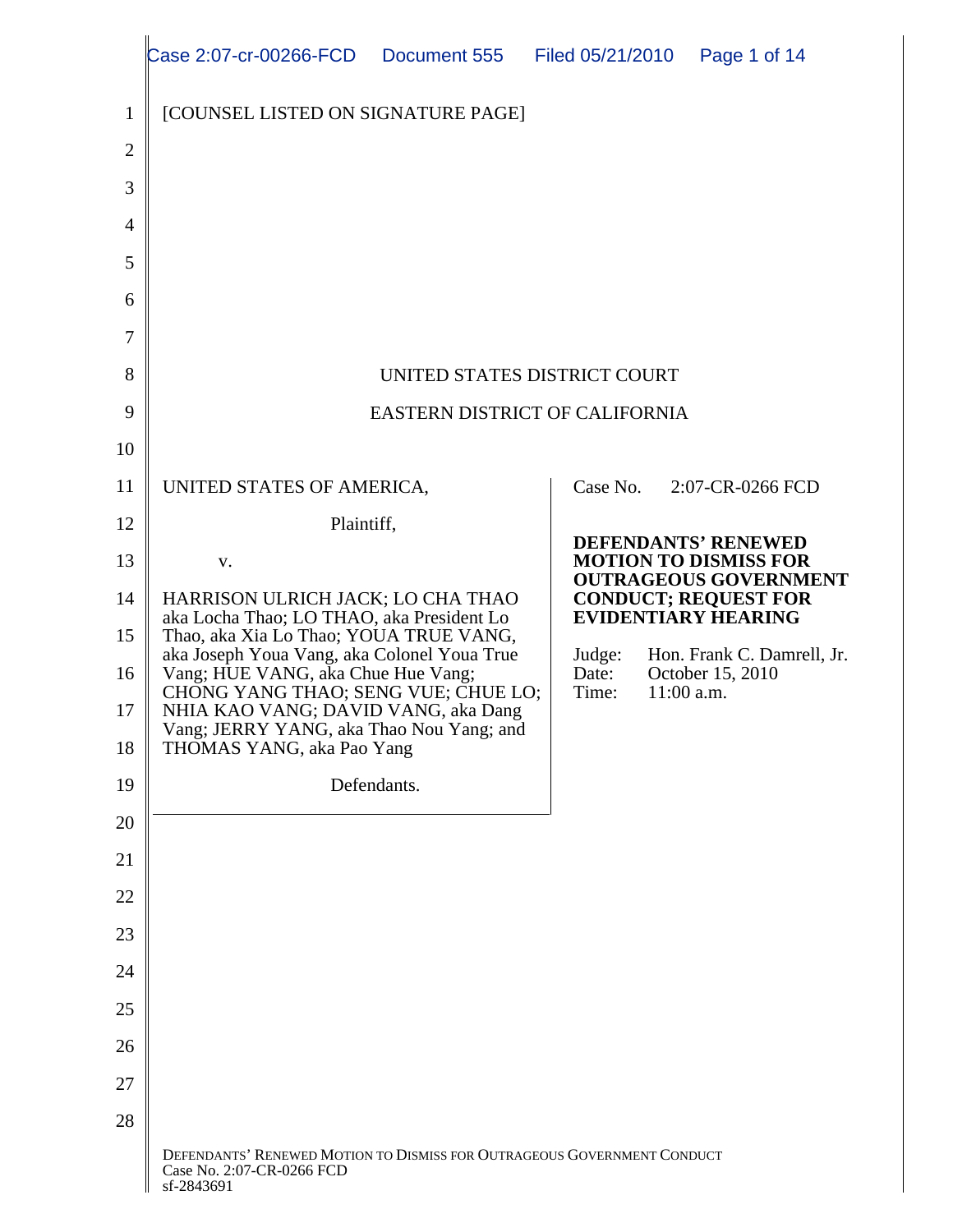| <b>NOTICE OF MOTION AND MOTION</b><br>TO: BENJAMIN B. WAGNER, U.S. ATTORNEY, S. ROBERT TICE-RASKIN,<br>ELLEN V. ENDRIZZI, AND JILL THOMAS, ASSISTANT U.S. ATTORNEYS:<br>PLEASE TAKE NOTICE that on October 15, 2010, at 11:00 a.m., or as soon thereafter as<br>$\vert$ the matter may be heard, Defendants jointly, through counsel, will and hereby do renew, pursuant<br>$\begin{bmatrix} 6 \end{bmatrix}$ to Federal Rule of Criminal Procedure 12(b)(3), their Motion to Dismiss for Outrageous<br>Government Conduct, filed on March 9, 2009. All Defendants have joined this Motion.<br>This Motion is based on this Notice of Motion and the attached Memorandum of Points<br>8 <sub>1</sub><br>9 and Authorities; the files and records in this case, including Defendants' March 9, 2009 Motion to<br>10   Dismiss for Outrageous Government Conduct, Defendants' Motion to Suppress the Fruits of<br>11    Illegal Wiretaps, Defendants' Motion to Suppress Evidence Gathered as a Result of False<br>12   Affidavits Supporting Search Warrants, Defendant Youa True Vang's Motion to Dismiss for<br>13   Prosecutorial Misconduct before the Grand Jury, Defendants' Motion to Dismiss Count Three of<br>14   the Superseding Indictment and all documents submitted in support of those motions; and any<br>15 other evidence or argument that may properly be presented to the Court.<br>Defendants request an evidentiary hearing and estimate that the presentation of evidence<br>16<br>and arguments will require approximately two days.<br>18<br>19<br>20<br>21<br>$22^{\circ}$<br>44<br>23<br>24<br>25<br>26<br>27<br>28<br>DEFENDANTS' RENEWED MOTION TO DISMISS FOR OUTRAGEOUS GOVERNMENT CONDUCT |  |
|---------------------------------------------------------------------------------------------------------------------------------------------------------------------------------------------------------------------------------------------------------------------------------------------------------------------------------------------------------------------------------------------------------------------------------------------------------------------------------------------------------------------------------------------------------------------------------------------------------------------------------------------------------------------------------------------------------------------------------------------------------------------------------------------------------------------------------------------------------------------------------------------------------------------------------------------------------------------------------------------------------------------------------------------------------------------------------------------------------------------------------------------------------------------------------------------------------------------------------------------------------------------------------------------------------------------------------------------------------------------------------------------------------------------------------------------------------------------------------------------------------------------------------------------------------------------------------------------------------------------------------------------------------------------------------------------------------------------------|--|
|                                                                                                                                                                                                                                                                                                                                                                                                                                                                                                                                                                                                                                                                                                                                                                                                                                                                                                                                                                                                                                                                                                                                                                                                                                                                                                                                                                                                                                                                                                                                                                                                                                                                                                                           |  |
|                                                                                                                                                                                                                                                                                                                                                                                                                                                                                                                                                                                                                                                                                                                                                                                                                                                                                                                                                                                                                                                                                                                                                                                                                                                                                                                                                                                                                                                                                                                                                                                                                                                                                                                           |  |
|                                                                                                                                                                                                                                                                                                                                                                                                                                                                                                                                                                                                                                                                                                                                                                                                                                                                                                                                                                                                                                                                                                                                                                                                                                                                                                                                                                                                                                                                                                                                                                                                                                                                                                                           |  |
|                                                                                                                                                                                                                                                                                                                                                                                                                                                                                                                                                                                                                                                                                                                                                                                                                                                                                                                                                                                                                                                                                                                                                                                                                                                                                                                                                                                                                                                                                                                                                                                                                                                                                                                           |  |
|                                                                                                                                                                                                                                                                                                                                                                                                                                                                                                                                                                                                                                                                                                                                                                                                                                                                                                                                                                                                                                                                                                                                                                                                                                                                                                                                                                                                                                                                                                                                                                                                                                                                                                                           |  |
|                                                                                                                                                                                                                                                                                                                                                                                                                                                                                                                                                                                                                                                                                                                                                                                                                                                                                                                                                                                                                                                                                                                                                                                                                                                                                                                                                                                                                                                                                                                                                                                                                                                                                                                           |  |
|                                                                                                                                                                                                                                                                                                                                                                                                                                                                                                                                                                                                                                                                                                                                                                                                                                                                                                                                                                                                                                                                                                                                                                                                                                                                                                                                                                                                                                                                                                                                                                                                                                                                                                                           |  |
|                                                                                                                                                                                                                                                                                                                                                                                                                                                                                                                                                                                                                                                                                                                                                                                                                                                                                                                                                                                                                                                                                                                                                                                                                                                                                                                                                                                                                                                                                                                                                                                                                                                                                                                           |  |
|                                                                                                                                                                                                                                                                                                                                                                                                                                                                                                                                                                                                                                                                                                                                                                                                                                                                                                                                                                                                                                                                                                                                                                                                                                                                                                                                                                                                                                                                                                                                                                                                                                                                                                                           |  |
|                                                                                                                                                                                                                                                                                                                                                                                                                                                                                                                                                                                                                                                                                                                                                                                                                                                                                                                                                                                                                                                                                                                                                                                                                                                                                                                                                                                                                                                                                                                                                                                                                                                                                                                           |  |
|                                                                                                                                                                                                                                                                                                                                                                                                                                                                                                                                                                                                                                                                                                                                                                                                                                                                                                                                                                                                                                                                                                                                                                                                                                                                                                                                                                                                                                                                                                                                                                                                                                                                                                                           |  |
|                                                                                                                                                                                                                                                                                                                                                                                                                                                                                                                                                                                                                                                                                                                                                                                                                                                                                                                                                                                                                                                                                                                                                                                                                                                                                                                                                                                                                                                                                                                                                                                                                                                                                                                           |  |
|                                                                                                                                                                                                                                                                                                                                                                                                                                                                                                                                                                                                                                                                                                                                                                                                                                                                                                                                                                                                                                                                                                                                                                                                                                                                                                                                                                                                                                                                                                                                                                                                                                                                                                                           |  |
|                                                                                                                                                                                                                                                                                                                                                                                                                                                                                                                                                                                                                                                                                                                                                                                                                                                                                                                                                                                                                                                                                                                                                                                                                                                                                                                                                                                                                                                                                                                                                                                                                                                                                                                           |  |
|                                                                                                                                                                                                                                                                                                                                                                                                                                                                                                                                                                                                                                                                                                                                                                                                                                                                                                                                                                                                                                                                                                                                                                                                                                                                                                                                                                                                                                                                                                                                                                                                                                                                                                                           |  |
|                                                                                                                                                                                                                                                                                                                                                                                                                                                                                                                                                                                                                                                                                                                                                                                                                                                                                                                                                                                                                                                                                                                                                                                                                                                                                                                                                                                                                                                                                                                                                                                                                                                                                                                           |  |
|                                                                                                                                                                                                                                                                                                                                                                                                                                                                                                                                                                                                                                                                                                                                                                                                                                                                                                                                                                                                                                                                                                                                                                                                                                                                                                                                                                                                                                                                                                                                                                                                                                                                                                                           |  |
|                                                                                                                                                                                                                                                                                                                                                                                                                                                                                                                                                                                                                                                                                                                                                                                                                                                                                                                                                                                                                                                                                                                                                                                                                                                                                                                                                                                                                                                                                                                                                                                                                                                                                                                           |  |
|                                                                                                                                                                                                                                                                                                                                                                                                                                                                                                                                                                                                                                                                                                                                                                                                                                                                                                                                                                                                                                                                                                                                                                                                                                                                                                                                                                                                                                                                                                                                                                                                                                                                                                                           |  |
|                                                                                                                                                                                                                                                                                                                                                                                                                                                                                                                                                                                                                                                                                                                                                                                                                                                                                                                                                                                                                                                                                                                                                                                                                                                                                                                                                                                                                                                                                                                                                                                                                                                                                                                           |  |
|                                                                                                                                                                                                                                                                                                                                                                                                                                                                                                                                                                                                                                                                                                                                                                                                                                                                                                                                                                                                                                                                                                                                                                                                                                                                                                                                                                                                                                                                                                                                                                                                                                                                                                                           |  |
|                                                                                                                                                                                                                                                                                                                                                                                                                                                                                                                                                                                                                                                                                                                                                                                                                                                                                                                                                                                                                                                                                                                                                                                                                                                                                                                                                                                                                                                                                                                                                                                                                                                                                                                           |  |
|                                                                                                                                                                                                                                                                                                                                                                                                                                                                                                                                                                                                                                                                                                                                                                                                                                                                                                                                                                                                                                                                                                                                                                                                                                                                                                                                                                                                                                                                                                                                                                                                                                                                                                                           |  |
|                                                                                                                                                                                                                                                                                                                                                                                                                                                                                                                                                                                                                                                                                                                                                                                                                                                                                                                                                                                                                                                                                                                                                                                                                                                                                                                                                                                                                                                                                                                                                                                                                                                                                                                           |  |
|                                                                                                                                                                                                                                                                                                                                                                                                                                                                                                                                                                                                                                                                                                                                                                                                                                                                                                                                                                                                                                                                                                                                                                                                                                                                                                                                                                                                                                                                                                                                                                                                                                                                                                                           |  |
|                                                                                                                                                                                                                                                                                                                                                                                                                                                                                                                                                                                                                                                                                                                                                                                                                                                                                                                                                                                                                                                                                                                                                                                                                                                                                                                                                                                                                                                                                                                                                                                                                                                                                                                           |  |
|                                                                                                                                                                                                                                                                                                                                                                                                                                                                                                                                                                                                                                                                                                                                                                                                                                                                                                                                                                                                                                                                                                                                                                                                                                                                                                                                                                                                                                                                                                                                                                                                                                                                                                                           |  |
|                                                                                                                                                                                                                                                                                                                                                                                                                                                                                                                                                                                                                                                                                                                                                                                                                                                                                                                                                                                                                                                                                                                                                                                                                                                                                                                                                                                                                                                                                                                                                                                                                                                                                                                           |  |
| Case No. 2:07-CR-0266 FCD                                                                                                                                                                                                                                                                                                                                                                                                                                                                                                                                                                                                                                                                                                                                                                                                                                                                                                                                                                                                                                                                                                                                                                                                                                                                                                                                                                                                                                                                                                                                                                                                                                                                                                 |  |

 $\text{sf-2843691}$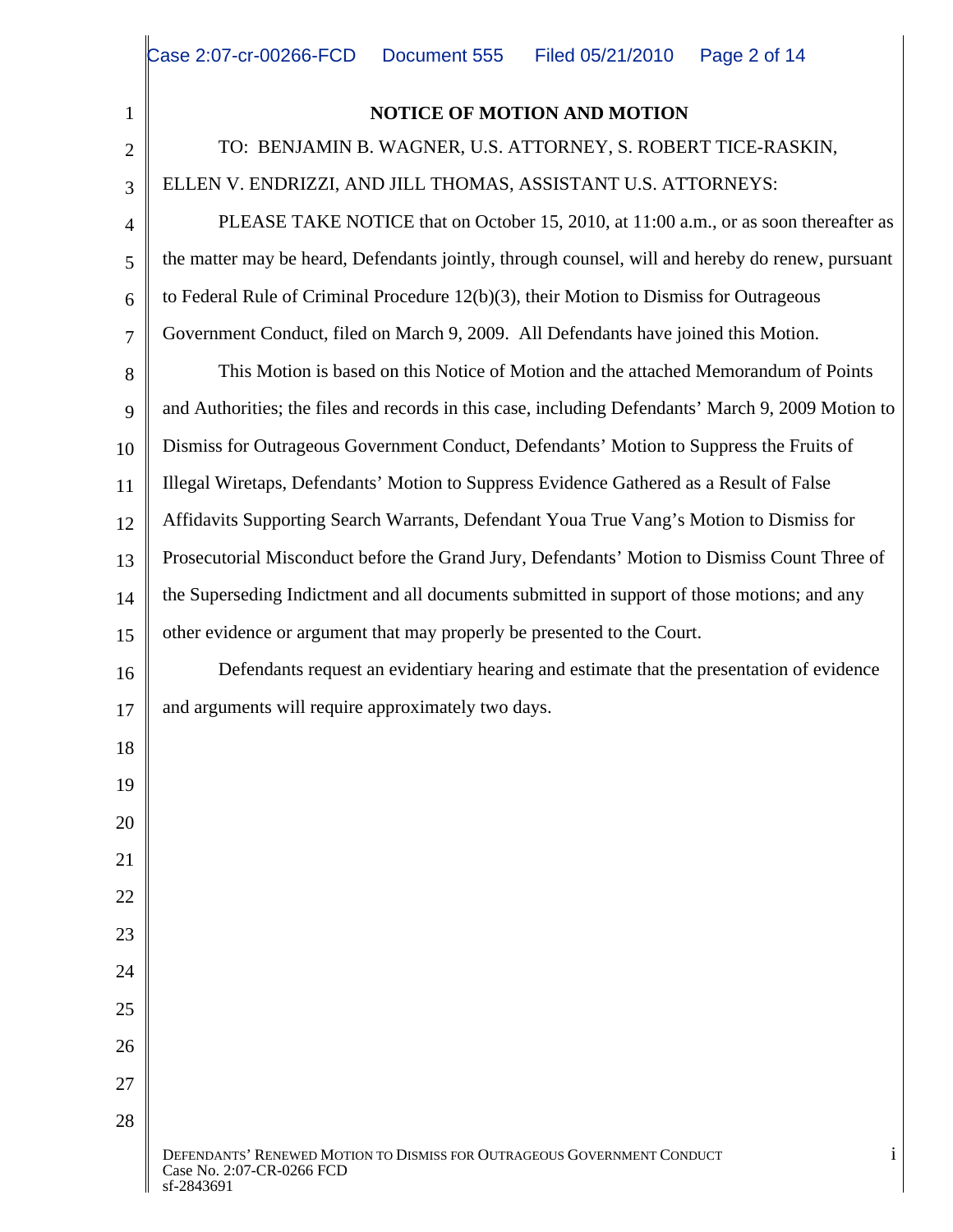#### 1 | I. INTRODUCTION **I. INTRODUCTION**

2 **Defendants respectfully renew their Motion to Dismiss for Outrageous Government** 3 Conduct, originally filed on March 9, 2009.<sup>1</sup> At the May 11, 2009 hearing on this motion, the 4 Court ruled that Defendants could "renew this motion based on a full and complete record."  $\frac{4}{5}$  Court ruled that Defendants could "renew this motion based on a full and complete record."<br>
Although it is still uncertain whether the government has provided a full and complete record, 6 Defendants submit this renewed motion based on the discovery produced to date.

This case has been tainted by a pattern of outrageous government misconduct that started<br>This case has been tainted by a pattern of outrageous government misconduct that started 8 with the ATF's undercover sting operation, continued with the government's submission of false 9 and misleading affidavits to the Court, and, most recently, infected the September 17, 2009 grand 10 iury proceeding which led to the filing of the Superseding Indictment.

11 Standing alone, the government's conduct during the undercover sting operation warrants 12 dismissal on due process grounds. The government's instigation of and excessive involvement in 13 the supposed plot to overthrow the Lao government mirrors or exceeds the outrageous conduct 14  $\parallel$  that led other courts to dismiss cases for outrageous government conduct. Additionally, the 15 vidence demonstrates that the government engaged in constitutionally unacceptable mental 16 coercion by exploiting some of the so-called conspirators' outrage and frustration at the Lao 17 government's policy of genocide against the Hmong, and by assuring them that the U.S. 18 government would back a military offensive against Laos.

19 The Court should also dismiss the Superseding Indictment under its supervisory 20 | powers — an additional and independent basis for dismissal. Here, the outrageous conduct 21 during the undercover sting operation, taken together with the government's submission of false 22 | and misleading affidavits to the Court and presentation of false and misleading testimony to the 23 grand jury, demonstrate that government misconduct has pervaded virtually every aspect of this 24  $\parallel$  case and that the only adequate remedy to cure these transgressions is dismissal.

25

- $27 \parallel \frac{2}{5}$  Transcript of May 11, 2009 Hearing on Motion to Dismiss for Outrageous Government Conduct at 58 [Dkt. No. 432].
- $28 \parallel$

<sup>26</sup> ("March 9, 2009 Motion") [Dkt. No. 379]. 1 Defendants' Motion to Dismiss for Outrageous Government Conduct, filed on Mar. 9, 2009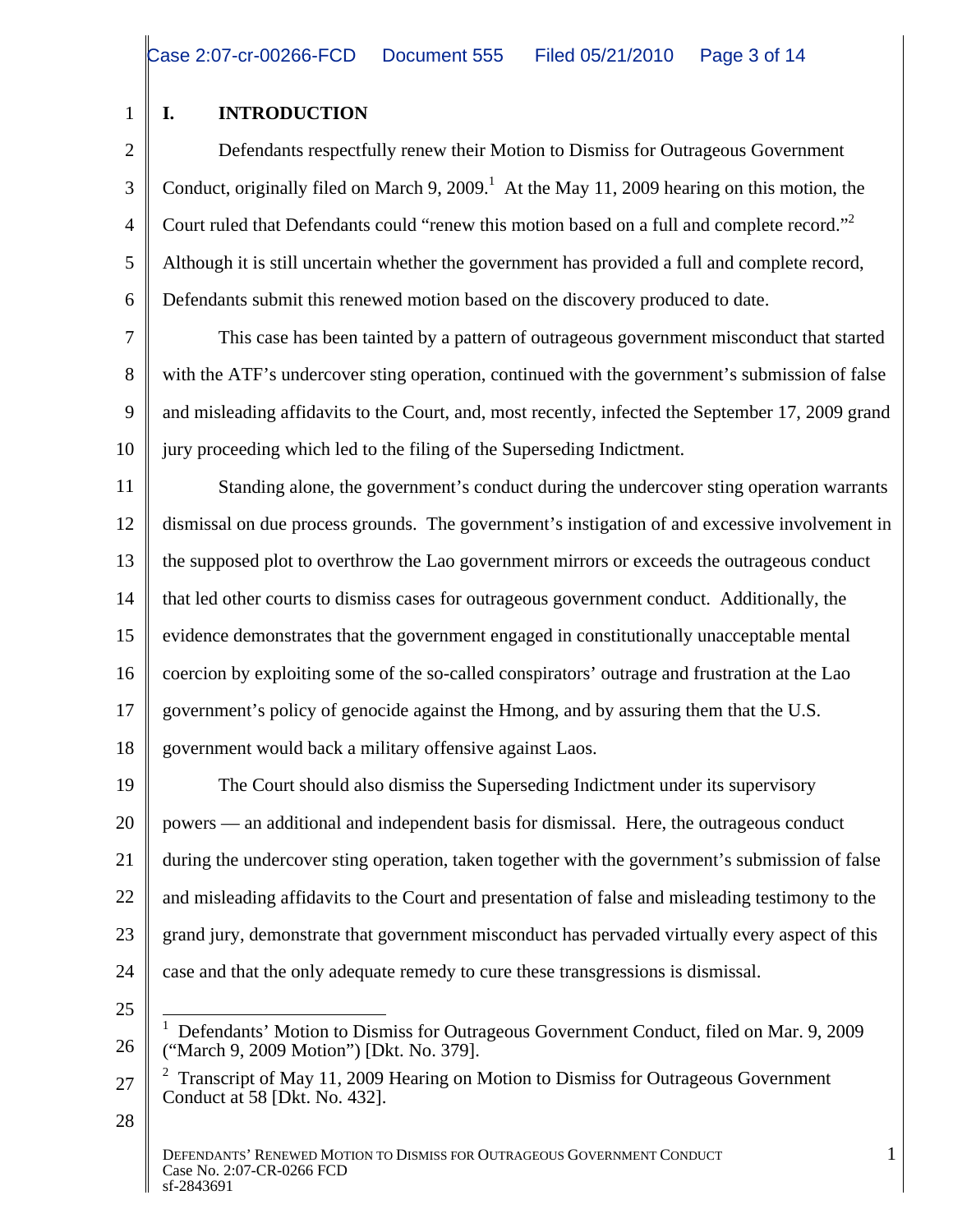1 Lastly, if any doubt remains as to the appropriateness of dismissal, Defendants 2 T respectfully request an evidentiary hearing to more fully examine and expose the outrageous 3 government conduct in this case.

 $4 \parallel$  II. FACTS **II. FACTS**

 The facts relevant to this motion are set forth in the following motions and the documents filed in support thereof, which Defendants hereby incorporate by reference: (1) Defendants' March 9, 2009 Motion (Dkt. No. 379); (2) Defendants' Motion to Suppress the Fruits of Illegal Wiretaps, filed May 14, 2010 (Dkt. No. 543); (3) Defendants' Motion to Suppress Evidence Gathered as a Result of False Affidavits Supporting Search Warrants, to be filed May 21, 2010; 10 | (4) Defendant Youa True Vang's Motion to Dismiss for Prosecutorial Misconduct before the 11 Crand Jury, filed May 20, 2010 (Dkt. No. 550); and (5) Defendants' Motion to Dismiss Count Three of the Superseding Indictment, to be filed May 21, 2010.

### $13$  | III. ARGUMENT **III. ARGUMENT**

## 14 A. THE GOVERNMENT'S OUTRAGEOUS CONDUCT WARRANTS 15 PROCESS GROUNDS. **DISMISSAL OF THE SUPERSEDING INDICTMENT ON DUE PROCESS GROUNDS.**

16 The Supreme Court first recognized the defense of outrageous government conduct in 17 *United States v. Russell*, 411 U.S. 423 (1973), where it stated that there might be situations "in 18 which the conduct of law enforcement officials is so outrageous that due process principles would 19 absolutely bar the Government from invoking judicial process to obtain a conviction." *Id.* at 431- 20 | 32. Following *Russell*, the Ninth Circuit has repeatedly affirmed that "a defendant may raise a 21 due process-based outrageous government conduct defense to a criminal indictment." *United*  22 *States v. Bogart*, 783 F.2d 1428, 1433 (9th Cir. 1986), *vacated on other grounds*, *United States v.*  23 *Wingender*, 790 F.2d 802 (9th Cir. 1986) (citing cases). 24 While there is no bright-line test for determining when the government's behavior reaches 25 | a level of outrageousness to constitute a due process violation, the Ninth Circuit has recognized 26 | two categories of cases in which law enforcement conduct becomes constitutionally 27 | impermissible: (1) where the police fabricate the crime to secure the defendant's conviction, or  $28 \parallel$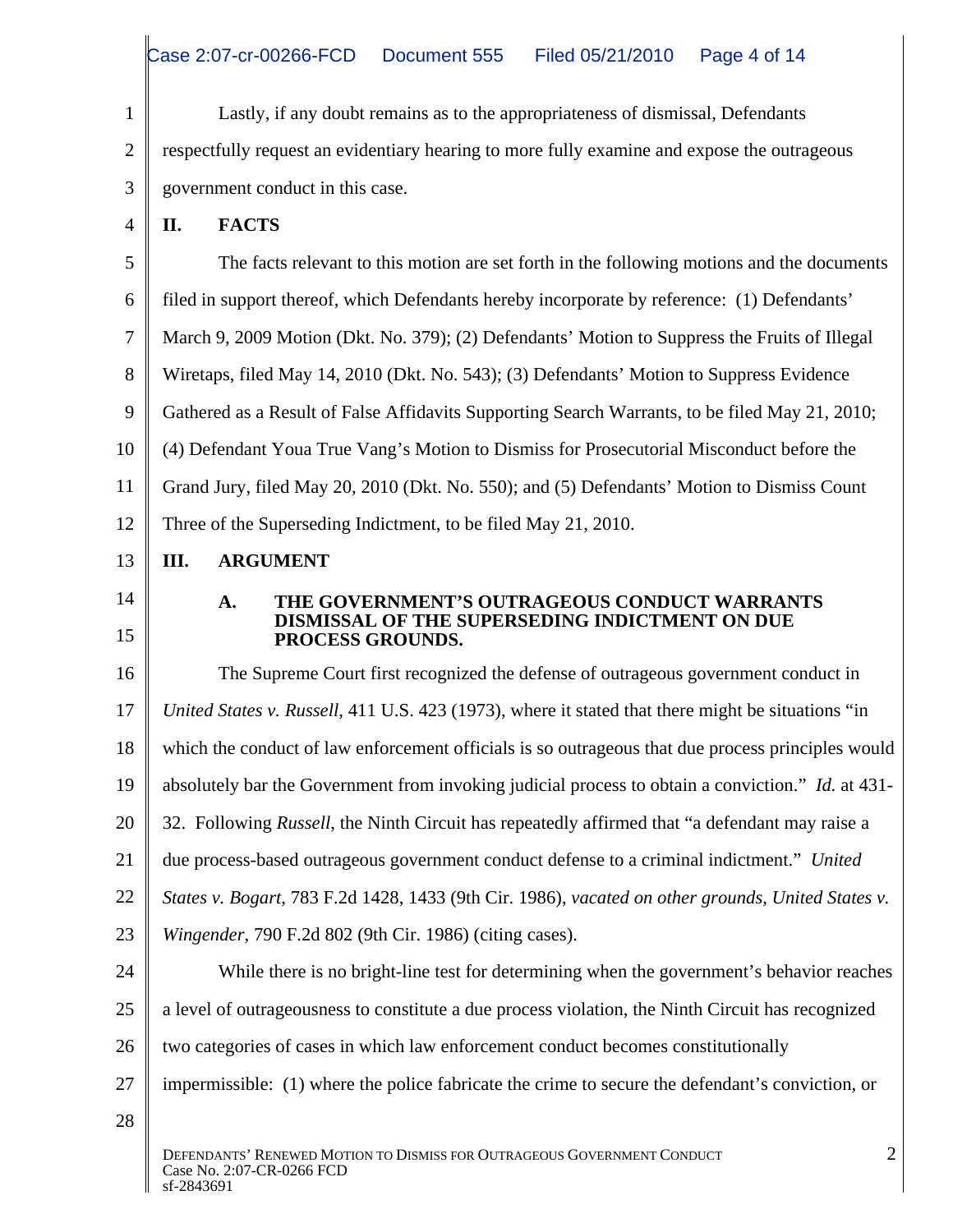1 (2) where the government utilizes unwarranted physical or mental coercion to effectuate the 2 crime. *Bogart*, 783 F.2d at 1438. Both types of outrageous government conduct occurred here. 3 First, as set forth in Defendants' March 9, 2009 Motion, the government instigated, 4 maintained, and actively participated in the alleged plot. Among other things: 5 The government knew when it first learned of this case in September 2006 that 6 Harrison Jack and others were seeking only "to help those persons being ethnically 7 cleansed by providing them with firearms to *protect themselves*," not to engage in any 8 | sort of military offensive.<sup>3</sup> 8<br>
9 **Solution** Sort of military offensive.<sup>3</sup><br>
9 **The government inexplicably waited** *four months*, until January 23, 2007, to initiate 10 contact with Jack, at a time when Jack had forgotten about the entire affair and was 11 engaged in no criminal activity whatsoever.<sup>4</sup> 11 engaged in no criminal activity whatsoever.<sup>4</sup><br>12 • When the undercover ATF agent finally met with Jack on January 25, 2007, the 13 undercover ATF agent suggestively asked not once, but twice, whether Jack and the 14 **||** people he was working with were willing to use force against the Lao government, and  $\vert$ 15 **each time Jack clearly answered no, explaining that "***They don't care about taking* 16 *over the government. They don't want to do that,"* **and "***They're trying to survive***."<sup>5</sup>** 17 **•** During this initial January 25, 3007, meeting, Jack stated that he "*had no idea*" 18 whether any of the Hmong individuals with whom he had prior discussions had 19 intended to purchase any weapons or to take any specific action, *i.e.*, before the agent 20 | interjected himself, Jack had no knowledge of any agreement or any alleged 21 Conspiracy. During this meeting, in the context of the undercover agent's question 22 | about the price range of weapons, Jack told the agent, "**Right now, like I was saying,** 23  $\frac{1}{3}$  March 9, 2009 Motion at 4 (quoting Declaration of Galia A. Phillips in Support of Defendants' 24 Motion to Dismiss for Outrageous Government Conduct ("Phillips Decl."), Ex. 2, ATF Report of  $25 \parallel$  (emphasis added)). Nothing herein is an admission of any fact by any Defendant.  $26 \parallel 382-61$ ).  $27 \parallel$ <sup>5</sup> *Id.* at 6 (quoting Phillips Decl., Ex. 15, Transcript of Jan. 25, 2007 Meeting at 51:23-52:12,  $28 \parallel$ DEFENDANTS' RENEWED MOTION TO DISMISS FOR OUTRAGEOUS GOVERNMENT CONDUCT 3<br>Case No. 2:07-CR-0266 FCD Case No. 2:07-CR-0266 FCD  $\text{sf-2843691}$ 3 sort of military offensive.<sup>3</sup> Investigation re Namon Hawthorne dated Sept. 29, 2006 at 1 [TarnEgl 034614] [Dkt. No. 393-4] <sup>4</sup> *Id.* at 5-6 (quoting Phillips Decl., Ex. 14, Jack's Calls, Jan. 22, 2007, at 2:17-3:4 [Dkt. No. 382-6]). 52:24-53:1, 54:17-55:13 [Dkt. No. 383-3] (emphasis added)).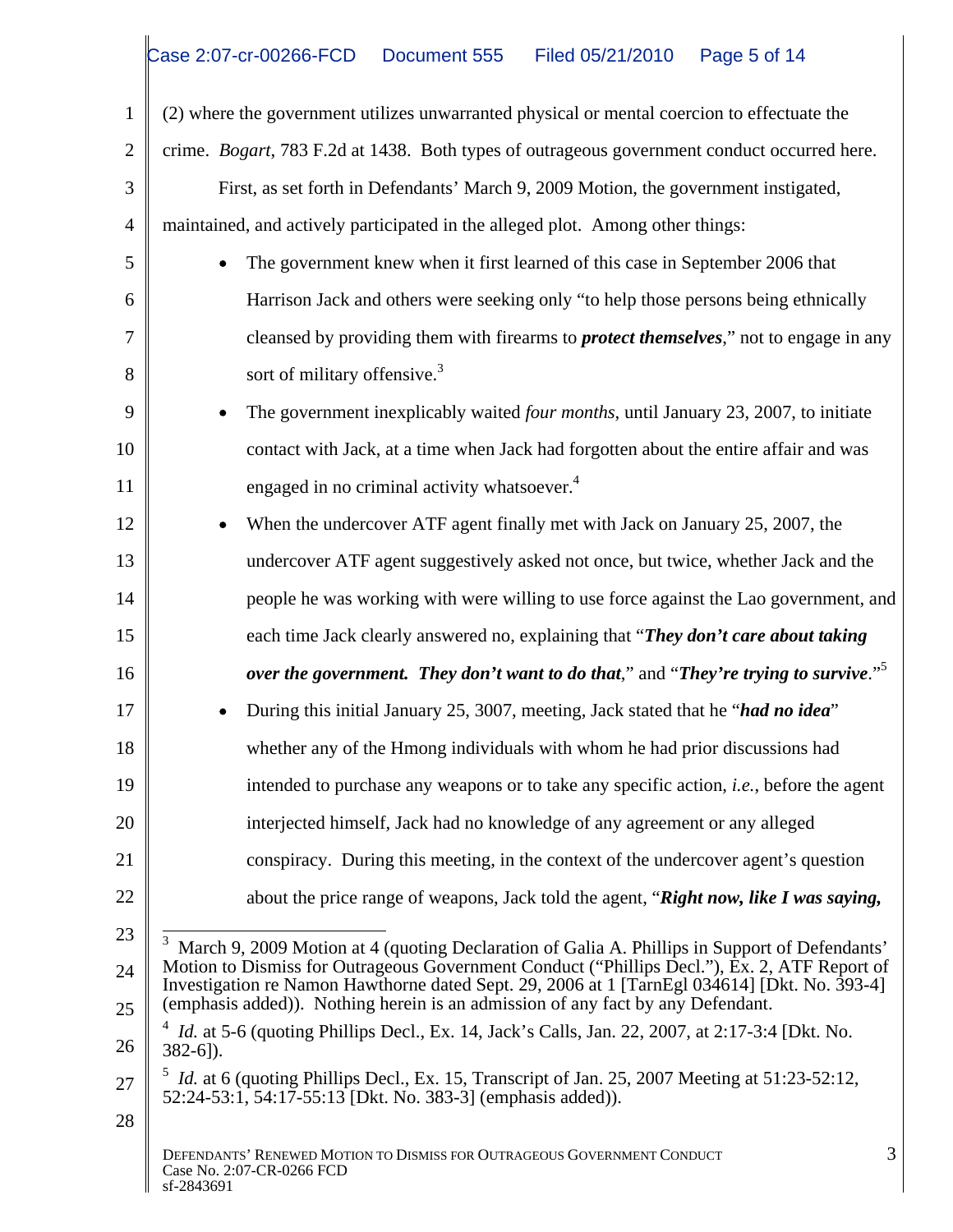|    | Case 2:07-cr-00266-FCD  Document 555  Filed 05/21/2010  Page 6 of 14                                                                                                                                |
|----|-----------------------------------------------------------------------------------------------------------------------------------------------------------------------------------------------------|
|    | I've got no idea what they're going to do tomorrow or how they're going to                                                                                                                          |
|    | approach the situation." $6$                                                                                                                                                                        |
|    | • The government continued to ignore statements indicating a desire for a non-violent                                                                                                               |
|    | resolution, including Jack's February 7, 2007 statement that the "optimum situation"                                                                                                                |
|    | was not to use force at all and instead was to "generate some political, via the                                                                                                                    |
|    | international leverage, where they cut the genocide off , rather than having to fight                                                                                                               |
|    | their way out." $7$                                                                                                                                                                                 |
|    | • The undercover ATF agent implied that the United States government would support                                                                                                                  |
|    | an invasion of Laos, telling Jack on March 5, 2007, that the United States government                                                                                                               |
|    | and the CIA would "back [their] political endeavor of democracy" in Laos after "Vang                                                                                                                |
|    | Pao goes in there and takes over the freaking country and gets things squared                                                                                                                       |
|    | away," and that the CIA would come in "[a]s soon as it starts going down" because                                                                                                                   |
|    | "they're going to watch what's going on." <sup>8</sup>                                                                                                                                              |
|    | • The government ignored repeated statements by certain Defendants describing their                                                                                                                 |
|    | efforts to obtain government support for the alleged endeavor and expressing their                                                                                                                  |
|    | belief that various government officials and agencies, including the CIA, supported the                                                                                                             |
|    | plan <sup>9</sup>                                                                                                                                                                                   |
|    |                                                                                                                                                                                                     |
|    |                                                                                                                                                                                                     |
|    | See Phillips Decl., Ex. 15, Transcript of Jan. 25, 2007 Meeting at 31:9-11 [Dkt. No. 383-3].                                                                                                        |
|    | <i>Id.</i> at 6 n.12 (quoting Phillips Decl., Ex. 16, Transcript of Feb. 7, 2007 Meeting at 18:8-19:1<br>[Dkt. No. 383-4]).                                                                         |
|    | $H$ <i>Id.</i> at 7 (quoting Phillips Decl., Ex. 17, Mar. 5, 2007 Meeting at 49-51 [Dkt. No. 383-5]); see                                                                                           |
|    | also Phillips Decl., Ex. 17, Mar. 5, 2007 Meeting at 56 [Dkt. No. 383-5]. Assistant U.S. Attorney<br>Robert Tice-Raskin conceded at the May 11, 2009 hearing that it would be "somewhat troubling"  |
|    | if a federal agent told alleged conspirators that the United States government supported an<br>invasion of another country. See Transcript of May 11, 2009 Hearing on Motion to Dismiss for         |
|    | Outrageous Government Conduct at 51-52 [Dkt. No. 432].<br>March 9, 2009 Motion at 8 (quoting Phillips Decl., Ex. 16, Feb. 7, 2007 Meeting at 14:8-18                                                |
|    | [Dkt. No. 383-4]; Ex. 17, Mar. 5, 2007 Meeting at 31:4-13 [Dkt. No. 383-5]; Ex. 20, Jack's Calls,<br>Mar. 28, 2007, 10:40 a.m. at 1:7-25 [Dkt. No. 384-4]; Ex. 21, Jack's Calls, Apr. 3, 2007, 4:28 |
|    | p.m. at 1:22-3:4 [Dkt. No. 384-5]; Ex. 22, Hmong to English transcript of the wiretap recording<br>of a Lo Cha Thao telephone call, May 20, 2007, 16:48 p.m. at 28 [TarnEgl 037500] [Dkt.           |
|    | No. $384-6$ ]).                                                                                                                                                                                     |
| 28 |                                                                                                                                                                                                     |
|    | DEFENDANTS' RENEWED MOTION TO DISMISS FOR OUTRAGEOUS GOVERNMENT CONDUCT<br>Case No. 2:07-CR-0266 FCD                                                                                                |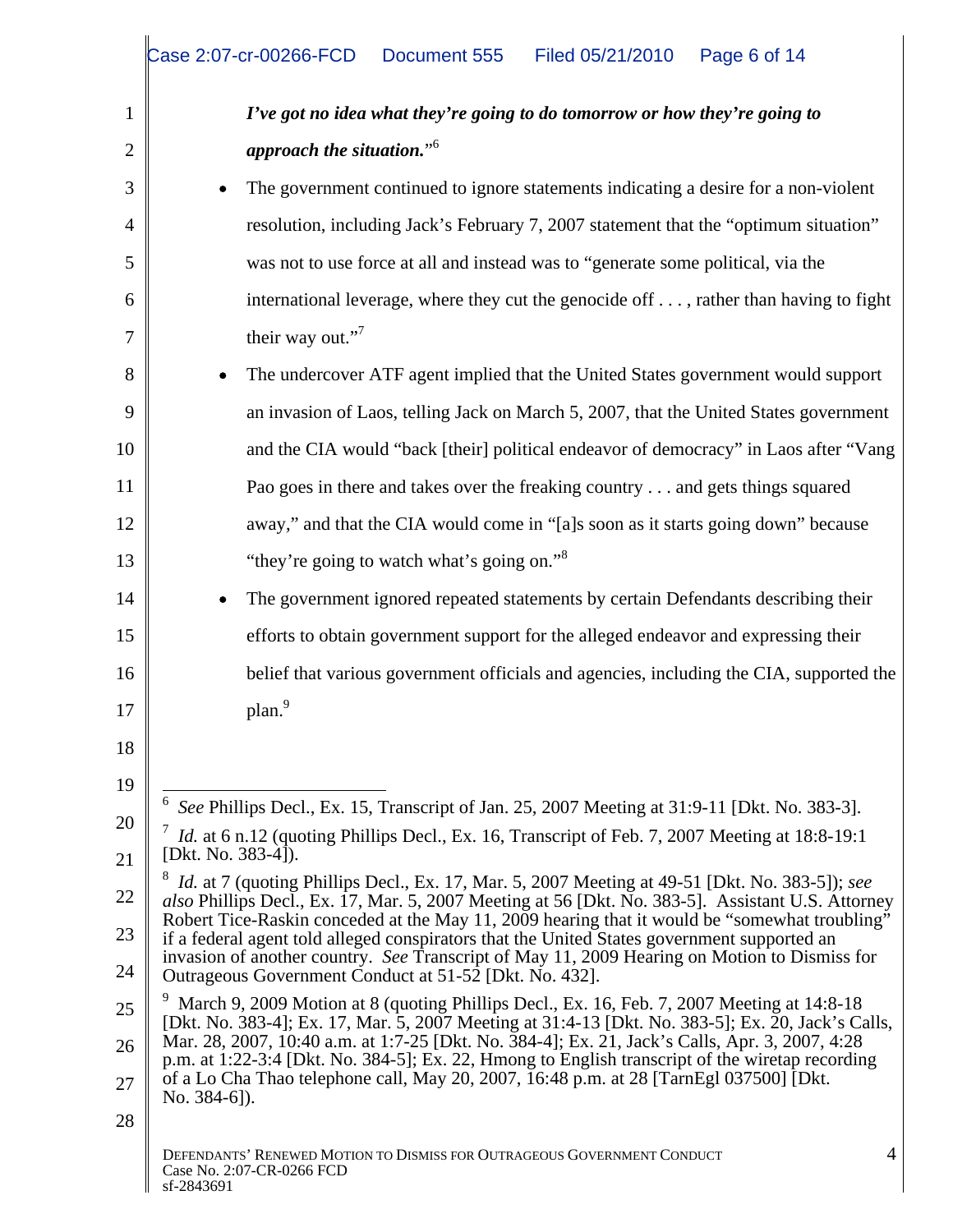|        | • The undercover ATF agent provided necessary expertise for the alleged plot to                               |
|--------|---------------------------------------------------------------------------------------------------------------|
|        | Defendants — most of whom are elderly and/or have no military experience                                      |
|        | - and pressed them to hold a "planning meeting" and to produce a<br>whatsoever                                |
|        | written operational plan, among other things. <sup>10</sup>                                                   |
|        | • The government knew that Defendants were utterly incapable of financing the alleged                         |
|        | scheme and, according to the government's evidence, ultimately raised less than a                             |
|        | quarter of a percent of the alleged total budget. <sup>11</sup>                                               |
|        | • When the government learned of a critical rift among the alleged conspirators at a                          |
|        | June 2, 2007 meeting at which Vang Pao and others opposed any coup plan, the                                  |
|        | government rushed to arrest most of the Defendants two days later. <sup>12</sup>                              |
|        | These facts, along with the facts incorporated by reference from Defendants' other                            |
|        | motions, mirror or exceed the facts in other cases where courts have dismissed for outrageous                 |
|        | 13   government conduct and warrant dismissal of the indictment here. See, e.g., Greene v. United             |
|        | 14   <i>States</i> , 454 F.2d 783, 785-87 (9th Cir. 1971) (dismissing indictment where government agent       |
|        | 15   "helped first to reestablish, and then to sustain, criminal operations which had ceased" before his      |
|        | 16   involvement); United States v. Twigg, 588 F.2d 373, 380-81 (3d Cir. 1978) (dismissing                    |
|        | indictment where government informant proposed crime, provided necessary expertise, and                       |
|        | 18 assistance defendants provided was minimal and at the specific direction of the informant);                |
|        | 19   United States v. Batres-Santolino, 521 F. Supp. 744, 748-51 (N.D. Cal. 1981) (dismissing                 |
|        | 20   indictment where "government agents 'manufactured' a crime that could not and would not                  |
|        | 21   have been committed if [the informant] had not inveigled defendants into it and offered to provide       |
|        | 22 $\parallel$ them with an otherwise unavailable source of supply of the illegal drug they were to import"). |
| $23 -$ | Second, dismissal on due process grounds is warranted here because the government                             |
|        | 24 mployed unwarranted mental coercion to effectuate the alleged crime. See Bogart, 783 F.2d at               |
|        |                                                                                                               |
|        | $10$ <i>See id.</i> at 11-13.                                                                                 |
|        | $11$ <i>See id.</i> at 13.<br>$12$ See id. at 13-18.                                                          |
|        |                                                                                                               |
|        |                                                                                                               |

Ш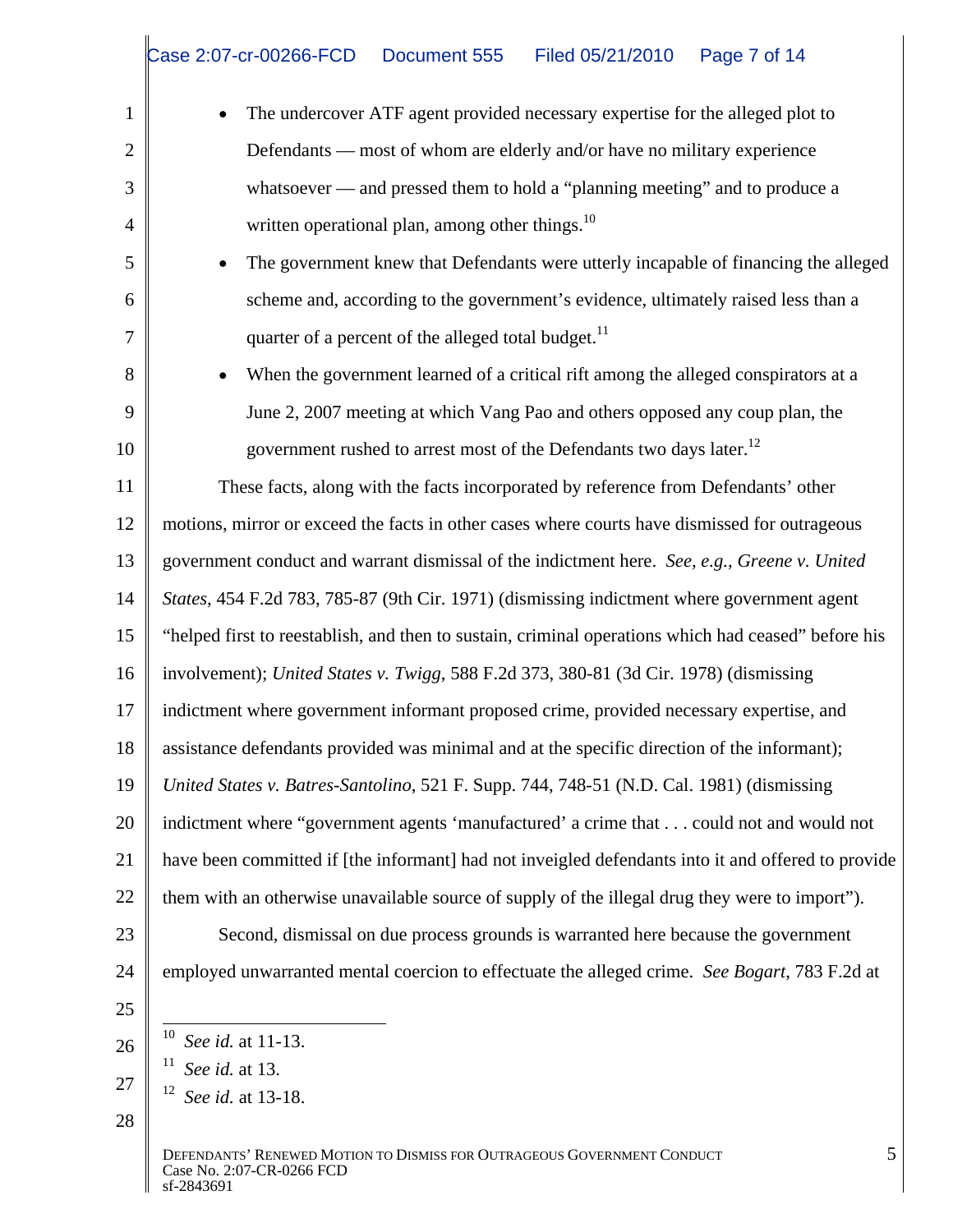1 1438 ("Ultimately, every case must be resolved on its own particular facts."); *see also United*  2 *States v. Marshank*, 777 F. Supp. 1507, 1523 (N.D. Cal. 1991) ("Whether outrageous government 3 misconduct exists turns on the totality of the circumstances."). The government knew from the 4 | outset of this case that certain Defendants were seeking only to help the Hmong defend 5 themselves against the well-documented human rights violations being perpetrated by the Lao 6 government.<sup>13</sup> Indeed, the undercover ATF agent heard firsthand accounts about how Lao 7 soldiers had raped eight Hmong girls, ages 11 to 16, about how the Lao government was spraying 8 a toxic chemical agent called "yellow rain" on Hmong villagers, and how family members of 9 some of the Defendants had been killed by the Lao government.<sup>14</sup> 9 some of the Defendants had been killed by the Lao government.<sup>14</sup><br>10 In response to these accounts, the undercover ATF agent stoked and exploited the

11 Defendants' outrage and frustration, comparing Laos's genocidal campaign against the Hmong to 12 "the German's final solution" and assured certain Defendants that the United Nations was "not 13 going to do anything."<sup>15</sup> The agent then offered to provide more powerful weapons.<sup>16</sup> For 14 example, it was the ATF agent who suggested Stinger missiles after he was told about the yellow  $15 \parallel$  rain.<sup>17</sup> The agent pressed them to buy bigger quantities, warning them that his "partner was not 16  $\parallel$  happy with the size of the first order."<sup>18</sup> He also stated that there was "no doubt in [his] mind" 17 || that the United States and the CIA would back the alleged plan, and he ignored repeated 18 statements by some of the Defendants expressing their belief that the government would support  $19 \parallel$  such a plan.<sup>19</sup>  $\begin{array}{c|c} 19 & \text{such a plan.}^{19} \\ & \text{It was only through the agent's manipulation, pressure, and assumes that the} \end{array}$ 21 | government was able to transform an initial desire to help the Hmong defend themselves into the  $22 \parallel \frac{13}{13}$  c M 1.0.2000 M is  $4.6$  $23 \parallel$  <sup>14</sup> *Id.* at 9-10. 24  $\parallel$  <sup>15</sup> *Id.* at 6-7 (quoting Phillips Decl., Ex. 15, Jan. 25, 2007 meeting at 19:18-20:2 [Dkt. No.  $25 \parallel$  16 *Id.* at 9. such a plan.<sup>19</sup>  $\frac{13}{13}$  See March 0, 2000 Motion at 4.6 *See* March 9, 2009 Motion at 4, 6.  $14$  *Id.* at 9-10. 383-3]; Ex. 17, Transcript of Mar. 5, 2007 Meeting at 24:25-25:16 [Dkt. No. 383-5]).  $^{16}$  *L* at 0 *Id.* at 9.

 $26 \parallel$   $10$ . <sup>17</sup> *Id.*

 $27 \parallel_{19}$  g c c i  $7.8 \times 2$ <sup>18</sup> *Id.* (quoting Phillips Decl., Ex. 1, Agent's Affidavit at 32:20-22 [Dkt. No. 393]). <sup>19</sup> See supra footnotes 7 & 8.

 $28 \parallel$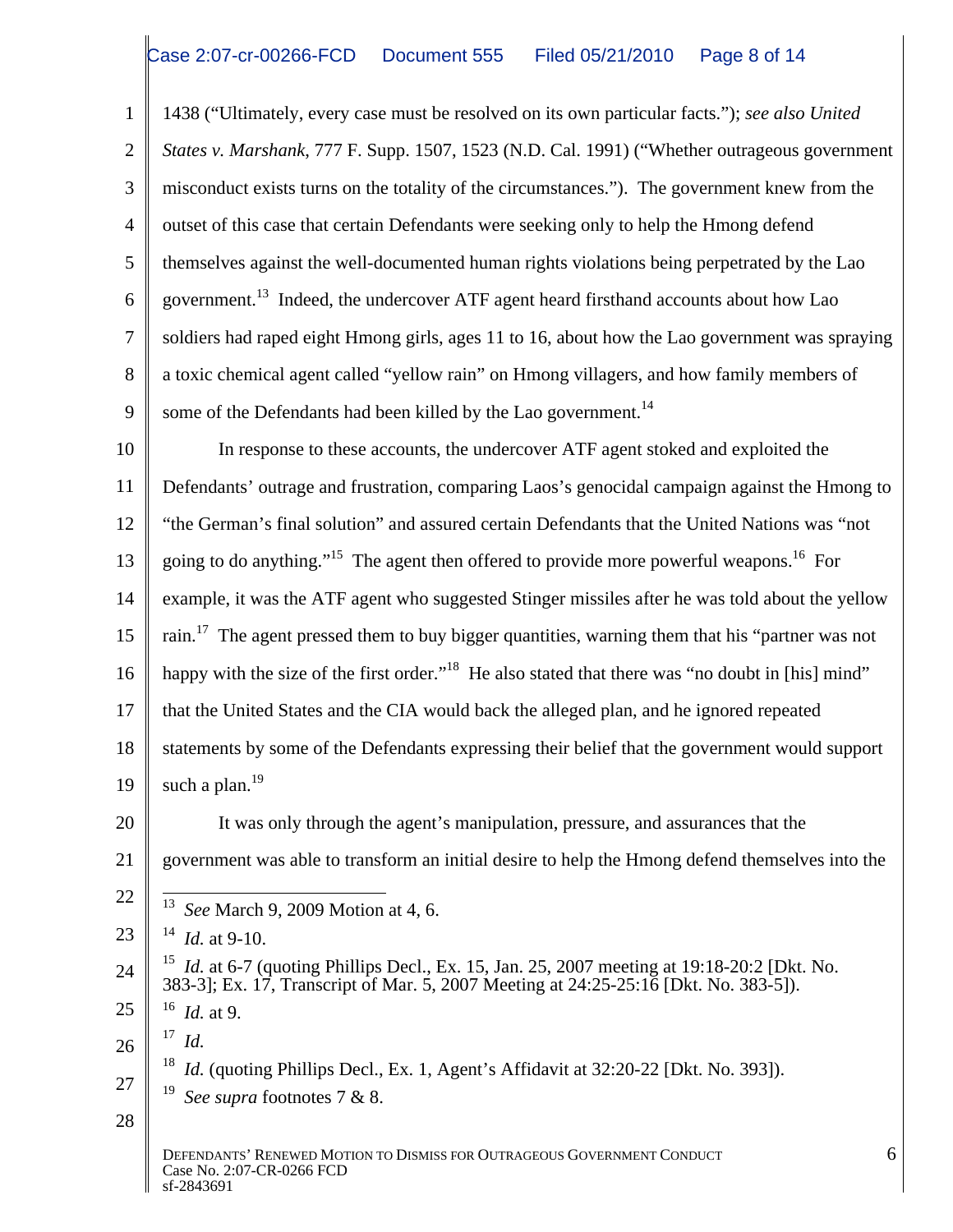1 overblown, government-manufactured conspiracy with which the government now charges the 2 defendants. Under these circumstances, the government engaged in constitutionally 3 impermissible mental coercion to effectuate the alleged plot.

# 4 **B. THE COURT SHOULD DISMISS THE SUPERSEDING INDICTMENT**   $5<sub>1</sub>$ **UNDER ITS SUPERVISORY POWERS.**

6 The Ninth Circuit has held that even where government misconduct does not rise to the 7 level of a due process violation, "the court may nonetheless dismiss under its supervisory 8 powers." *United States v. Chapman*, 524 F.3d 1073, 1084 (9th Cir. 2008) (citation omitted). The 9 supervisory power has been used by federal courts to dismiss indictments for prosecutorial 10 misconduct in a variety of contexts. *See, e.g., id.* at 1085 (dismissing indictment for prosecutor's 11 discovery abuses and affirmative misrepresentations to court of full compliance with discovery 12 obligations); *United States v. Samango*, 607 F.2d 877, 884 (9th Cir. 1979) (dismissing indictment 13 where cumulative effect of prosecutorial misconduct produced a biased grand jury); *United States*  14 *v. Stein*, 495 F. Supp. 2d 390 (S.D.N.Y. 2007) (dismissing indictment pre-trial based on 15 government's misconduct in threatening to indict defendants' employer if employer paid 16 defendants' legal fees). In the Ninth Circuit, a court may exercise its supervisory power "to 17 implement a remedy for the violation of a recognized statutory or constitutional right; to preserve  $\vert$ 18 igulicial integrity by ensuring that a conviction rests on appropriate considerations validly before a 19 jury; and to deter future illegal conduct." *Chapman*, 524 F.3d at 1085 (citation omitted). Each 20 of these reasons justify dismissal here.

21 First, the government violated federal constitutional and statutory rights. The 22 | government's outrageous conduct in the undercover sting operation violated Defendants' due 23 | process rights. The government's submission of false and misleading affidavits to support the 24 search warrants and wiretaps violated the Fourth Amendment and 18 U.S.C. § 2518's 25 | requirement of a "full and complete statement of the facts and circumstances" justifying the 26 | applicant's belief that a wiretap order should issue. See, e.g., United States v. Barrera-Moreno, 26 applicant's belief that a wiretap order should issue. *See, e.g., United States v. Barrera-Moreno*, 951 F.2d 1089, 1092 (9th Cir. 1991) (recognizing that "a Fourth Amendment violation may

 $28 \parallel$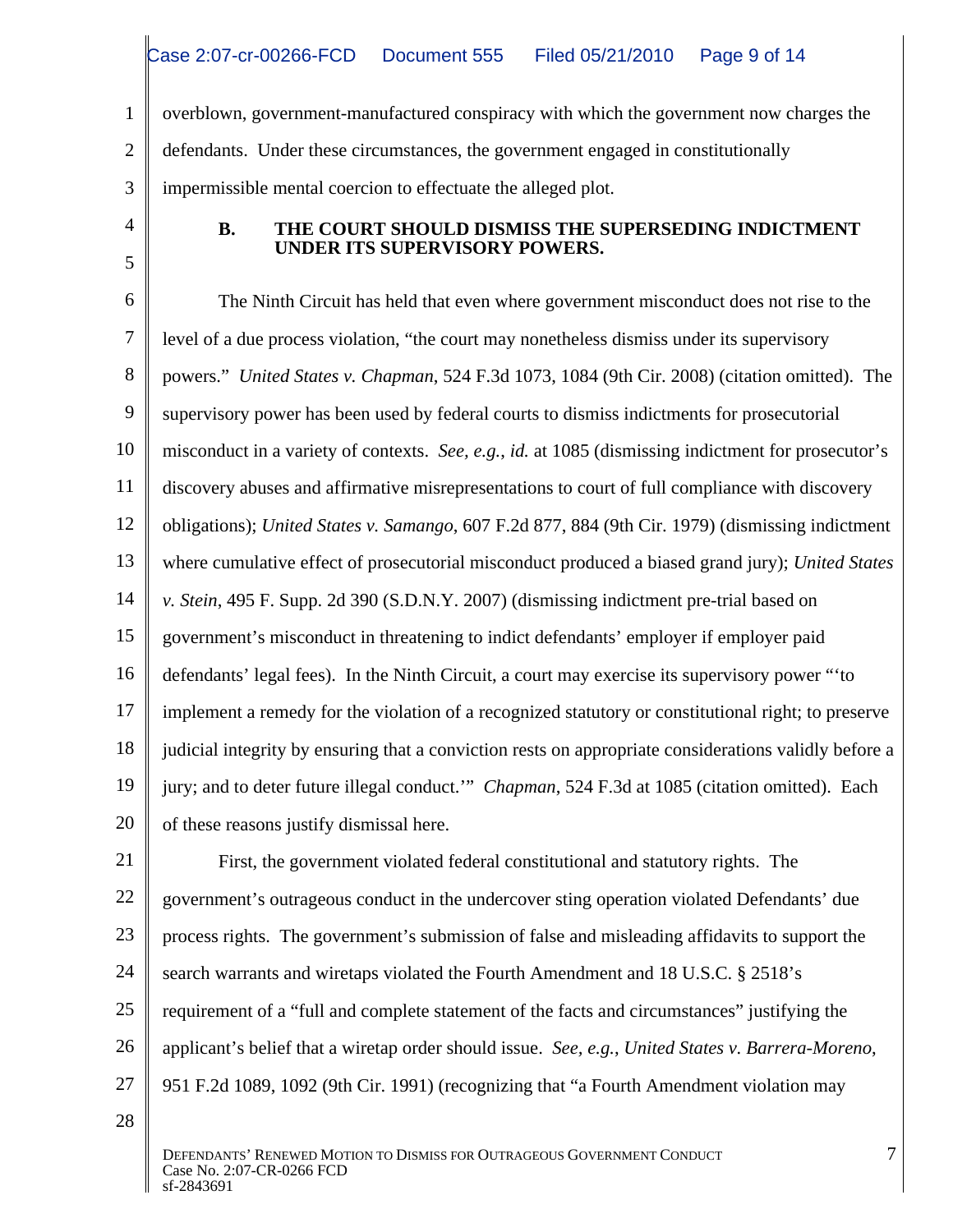1 properly result in dismissal if the violation is not adequately remedied by application of the 2 exclusionary rule"). And the government's presentation of false and misleading testimony to the grand jury violated Defendants' constitutional right to an independent grand jury. *See Samango*, 607 F.2d at 884.<sup>20</sup> 4 | 607 F.2d at 884.<sup>20</sup>

5 Second, dismissal under the Court's supervisory powers is also necessary "to preserve 6 judicial integrity." *Chapman*, 524 F.3d at 1085. Indeed, the government has admitted that it  $7 \parallel$  made false and misleading statements in sworn affidavits to the Court.<sup>21</sup> And, after the arrests of 8 most of the defendants in June 2007, the government then repeated some of those false and 9 misleading statements in an effort to deny bail and to keep the defendants in custody.<sup>22</sup> The 10 government continued in that vein to request onerous conditions of release that have continued 11 for years.<sup>23</sup> 12 Third, dismissal is warranted "to deter future illegal conduct" by the government. 13 *Chapman*, 524 F.3d at 1085. In this regard, the Court should consider whether "any lesser 14 sanction [would be] like endorsing [the government's conduct]." *Chapman*, 524 F.3d at 1088. 15 Here, declining to dismiss this case would endorse the notion that an undercover ATF agent may 16 prey on the vulnerabilities of suspects and may suggest to them that the U.S. government would 17 18 Motion to Suppress Evidence Gathered as a Result of False Affidavits Supporting Search 19 the Grand Jury [Dkt. No. 550]; and Defendants' Motion to Dismiss Count Three of the 20 21 See Defendants' Motion to Suppress Evidence Gathered as a Result of False Affidavits 21 Supporting Search Warrants at 14-15 (citing Government's Opposition to Defendants' Motion to  $22 \parallel$   $22 \parallel$  Among other misrepresentations, the government falsely stated at the bail hearing that: Jack  $\parallel$ 23 mongh American currency to purchase" 125 AK-47s and smoke grenades, a second load of AK-24 Phillips Decl., Ex. 39, Bail Hearing at 44, 64 [Dkt. No. 386-6]). 25  $\parallel$  <sup>23</sup> See Notice to Defendant Being Released ("Notice") as to Seng Vue [Dkt. No. 117]; Notice as  $_{26}$  | [Dkt. No. 121]; Notice as to Harrison Jack Ulrich [Dkt. No. 122]; Notice as to Chong Yang Thao | 27 Notice as to Chue Lo [Dkt. No. 136]; Notice as to Nhia Kao Vang [Dkt. No. 139]; Notice as to Lo  $\vert$  $28 \parallel$ DEFENDANTS' RENEWED MOTION TO DISMISS FOR OUTRAGEOUS GOVERNMENT CONDUCT The state of the state of the state of the state of the state of the state of the state of the state of the state of the state of the state of the state of the state of the state of the state of the state of the state of t for years. $23$ <sup>20</sup> See Defendants' Motion to Suppress the Fruits of Illegal Wiretaps [Dkt. No. 543]; Defendants' Warrants; Defendant Youa True Vang's Motion to Dismiss for Prosecutorial Misconduct before Superseding Indictment. Dismiss, filed April 6, 2009, at 81:16-17, 83:13-15, 85:20-22 [Dkt. No. 412]). was "a . . . defense professional dealing with the defense professionals" and that Defendants "had 47s and smoke grenades, and a Stinger missile." *See* March 9, 2009 Motion at 24-26 (quoting to Lo Thao [Dkt. No. 119]; Notice as to Youa True Vang [Dkt. No. 120]; Notice as to Vang Pao [Dkt. No. 125]; Notice as to Dang Vang [Dkt. No. 129]; Notice as to Hue Vang [Dkt. No. 132]; Cha Thao [Dkt. No. 117].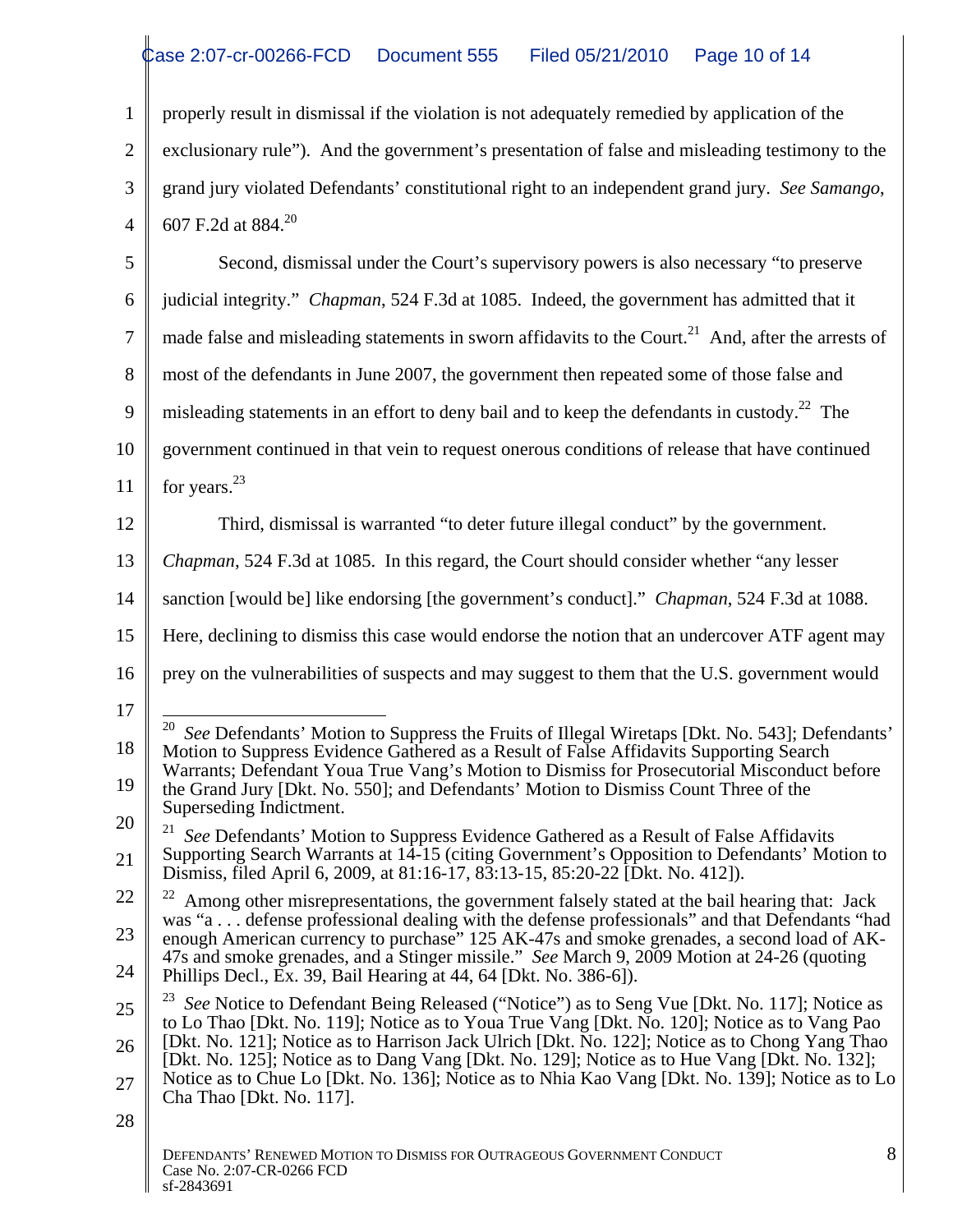1 support the very conduct for which the government later prosecutes. Refusing to dismiss would 2 | also suggest that it is permissible for the government to make misrepresentations to the Court and  $3 \parallel$  the grand jury. the grand jury.

4 Dismissal is the only remedy to fully rectify the government's violations here. *See United*  5 *States v. Morrison*, 449 U.S. 361, 366 (1981) (dismissal under a court's supervisory powers is 6 appropriate when suppression of evidence or new trial cannot remedy prejudice to the defendant). The fruit of the government's transgressions is the indictment itself, brought about by the 7 The fruit of the government's transgressions is the indictment itself, brought about by the 8 aggressive tactics of the undercover ATF agent, the false affidavits, and the false and misleading 9 statements presented to the grand jury. The government's pervasive misconduct taints the entire 10 | prosecution, from the investigation, to the sting, to the searches and the arrests, to the grand jury, 11 | to the indictment, and to the initial denial of bail and to the conditions of release. In this situation, 12 | only a dismissal would be adequate.

# 13 **C. THE COURT SHOULD ORDER AN EVIDENTIARY HEARING.**

14 Defendants request that the Court, at a minimum, grant an evidentiary hearing to more 15 | fully examine and expose the outrageous government misconduct in this case. An evidentiary 16 | hearing is generally required "when the moving papers allege facts with sufficient definitiveness, 17 clarity, and specificity to enable the trial court to conclude that contested issues of fact exist." 18 *United States v. Qadri*, 2010 U.S. Dist. LEXIS 22065, at \*17 (D. Haw. Mar. 9, 2010) (citing 19 *United States v. Howell*, 231 F.3d 615, 620 (9th Cir. 2000)). An evidentiary hearing on a motion 20 | to dismiss an indictment based on government misconduct is required if a defendant raises a 21 | material issue of fact "which if resolved in accordance with [the defendant's] contentions would | 22 | entitle him to relief." *United States v. Irwin*, 612 F.2d 1182, 1187 (1980). Further, in 23 determining whether a defendant was prejudiced by government misconduct, the Court must 24 assume that the factual allegations in the defendant's exhibits and affidavits are true. *Id.*; *see also*  25 *United States v. Westerdahl*, 945 F.2d 1083, 1086 (9th Cir. 1991). 26 The facts described in this motion and the motions incorporated by reference herein 27 | establish outrageous government conduct that has prejudiced Defendants and that entitle them to 28 | relief. While the defendants believe that dismissal is appropriate on the current record, an DEFENDANTS' RENEWED MOTION TO DISMISS FOR OUTRAGEOUS GOVERNMENT CONDUCT 9 (2007-CR-0266 FCD) Case No. 2:07-CR-0266 FCD  $\text{sf-2843691}$ 9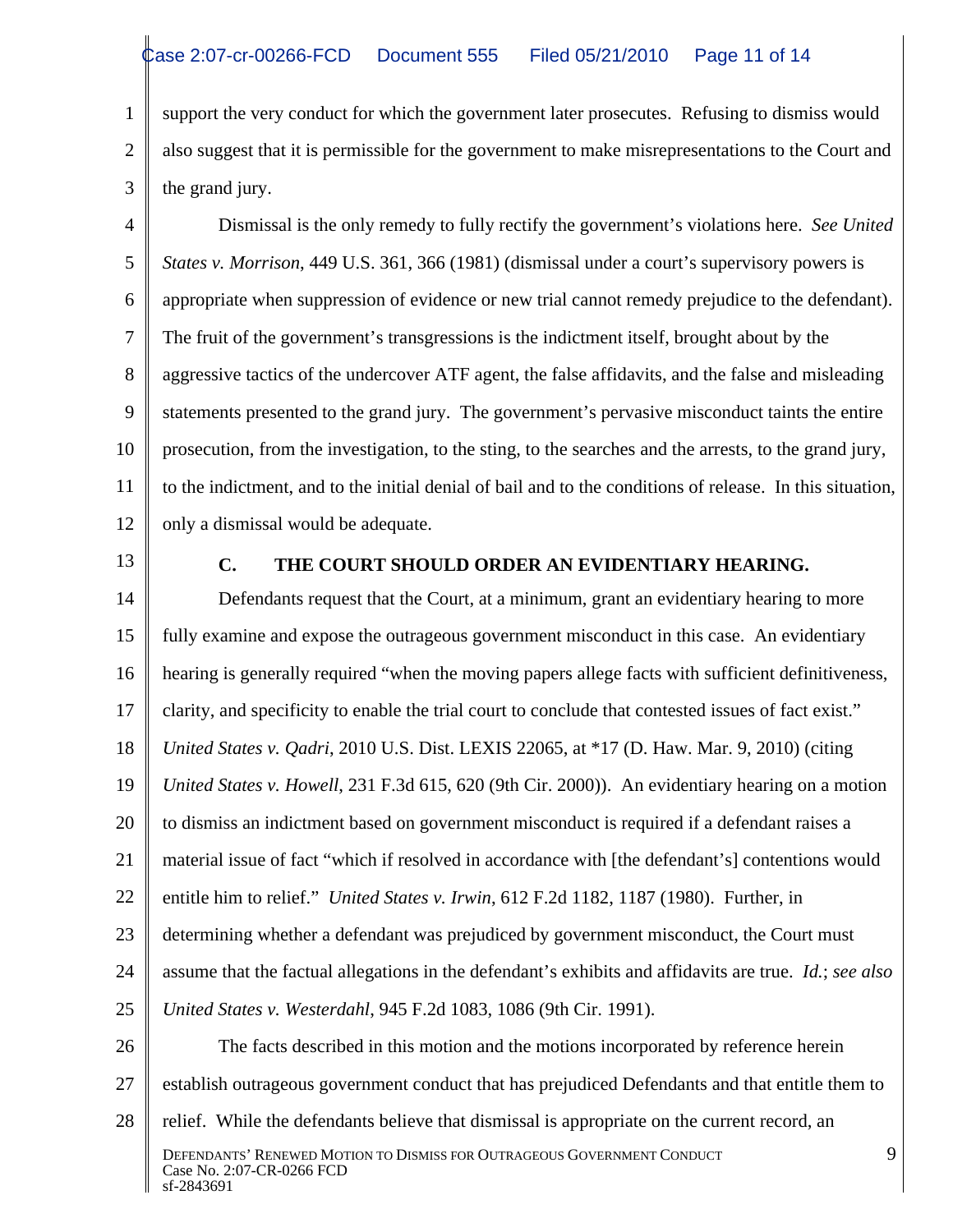|    | videntiary hearing will corroborate the evidence Defendants have received to date and provide                                                                                                                    |
|----|------------------------------------------------------------------------------------------------------------------------------------------------------------------------------------------------------------------|
|    | additional details concerning the government's misconduct. <sup>24</sup>                                                                                                                                         |
|    | <b>IV.</b> CONCLUSION                                                                                                                                                                                            |
|    | For the foregoing reasons, the Court should dismiss the Superseding Indictment with                                                                                                                              |
|    | prejudice for the government's outrageous government conduct in this case. Given the showing                                                                                                                     |
|    | made by this motion and the motions incorporated by reference, Defendants are entitled to an                                                                                                                     |
|    | evidentiary hearing where they can question (1) the undercover ATF agent, (2) prosecutor Ellen                                                                                                                   |
|    | $\parallel$ Endrizzi, who oversaw the wiretap and search-warrant process, (3) the government's witness at                                                                                                        |
|    | 9    the grand jury, (4) prosecutor Jill Thomas, who questioned the government's witness at the grand                                                                                                            |
|    | 10 $\parallel$ jury, (5) Erik W. Crowder, and (6) other witnesses as may be appropriate.                                                                                                                         |
|    |                                                                                                                                                                                                                  |
|    | Dated: May 21, 2010<br>Respectfully submitted,                                                                                                                                                                   |
|    | MORRISON & FOERSTER LLP                                                                                                                                                                                          |
|    | By: /s/ James J. Brosnahan<br><b>JAMES J. BROSNAHAN</b>                                                                                                                                                          |
|    | <b>GEORGE C. HARRIS</b><br>SOMNATH RAJ CHATTERJEE                                                                                                                                                                |
|    | MELISSA ANN JONES<br><b>Attorneys for Defendant</b>                                                                                                                                                              |
|    | YOUA TRUE VANG                                                                                                                                                                                                   |
|    | Dated: May 21, 2010<br>/s/ Daniel J. Broderick<br>By:                                                                                                                                                            |
|    | DANIEL J. BRODERICK<br>Federal Defender                                                                                                                                                                          |
| ነበ | JEFFREY L. STANIELS<br>BENJAMIN D. GALLOWAY                                                                                                                                                                      |
|    | <b>Assistant Federal Defenders</b><br><b>Attorneys for Defendant</b>                                                                                                                                             |
| າາ | HARRISON JACK                                                                                                                                                                                                    |
|    |                                                                                                                                                                                                                  |
|    |                                                                                                                                                                                                                  |
| つく |                                                                                                                                                                                                                  |
|    | <sup>24</sup> Indeed, as the Court recognized at the May 11, 2009 hearing on Defendants' original motion to dismiss, the resolution of issues of fact and credibility are essential to the determination of this |
|    | motion. See Transcript of May 11, 2009 Hearing on Motion to Dismiss for Outrageous<br>Government Conduct at 55 [Dkt. No. 432].                                                                                   |
|    |                                                                                                                                                                                                                  |
|    | DEFENDANTS' RENEWED MOTION TO DISMISS FOR OUTRAGEOUS GOVERNMENT CONDUCT<br>10<br>Case No. 2:07-CR-0266 FCD<br>sf-2843691                                                                                         |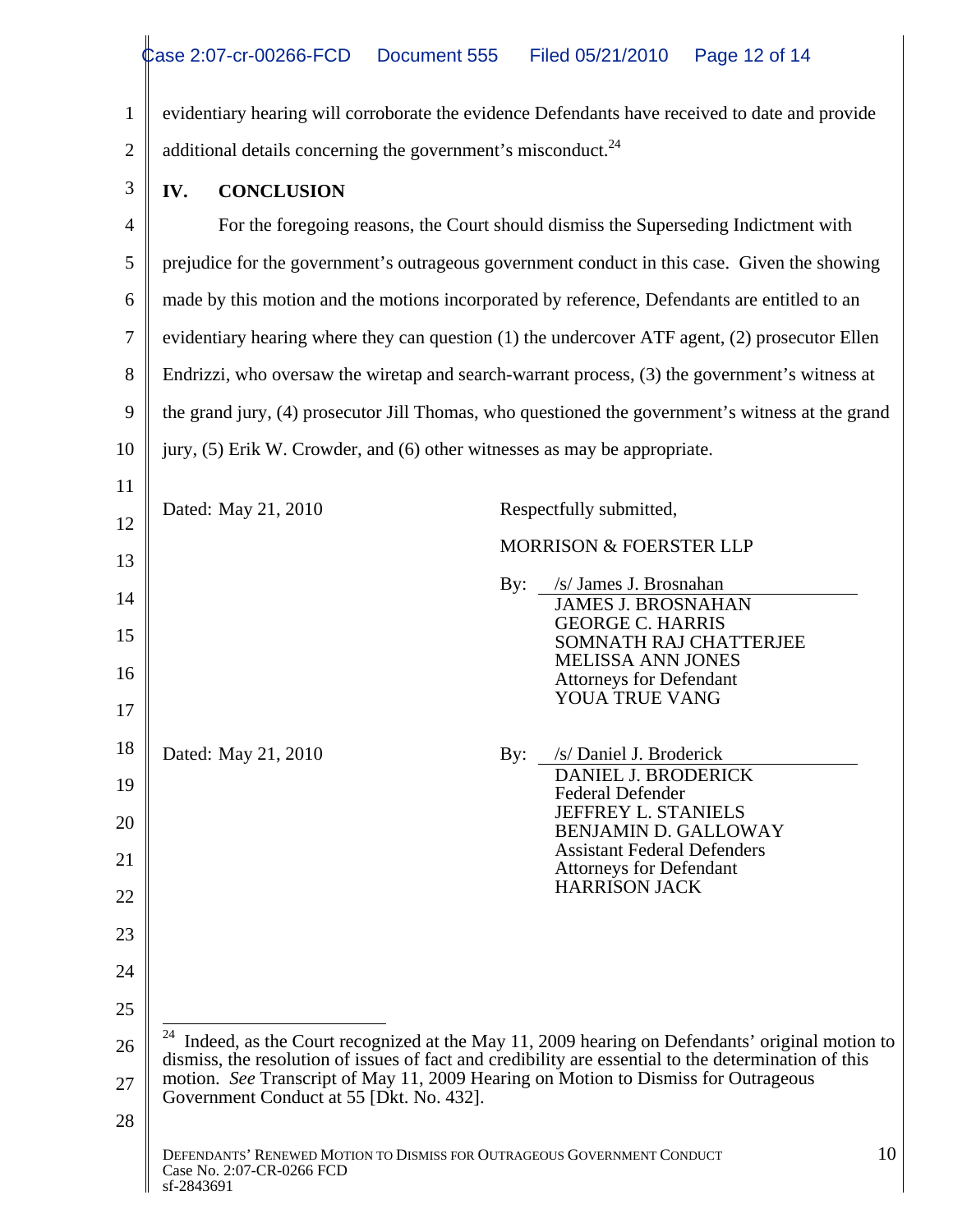|                 | $\phi$ ase 2:07-cr-00266-FCD Document 555 | Filed 05/21/2010  Page 13 of 14                                         |  |
|-----------------|-------------------------------------------|-------------------------------------------------------------------------|--|
|                 | Dated: May 21, 2010                       |                                                                         |  |
|                 |                                           | By: /s/ Mark J. Reichel<br>MARK J. REICHEL<br>Attorney for Defendant    |  |
|                 |                                           | LO CHẢ THAO                                                             |  |
|                 |                                           |                                                                         |  |
|                 | Dated: May 21, 2010                       | By: <u>/s/ William J. Portanova</u><br>WILLIAM J. PORTANOVA             |  |
|                 |                                           | Attorney for Defendant<br>LO THAO                                       |  |
| 6               |                                           |                                                                         |  |
|                 | Dated: May 21, 2010                       | By: /s/ Krista Hart                                                     |  |
|                 |                                           | KRISTA HART                                                             |  |
|                 |                                           | <b>Attorney for Defendant<br/>HUE VANG</b>                              |  |
| $\overline{10}$ |                                           |                                                                         |  |
|                 | Dated: May 21, 2010                       | By: /s/Dina Lee Santos<br><b>DINA LEE SANTOS</b>                        |  |
|                 |                                           | <b>Attorney for Defendant</b><br>CHONG YANG THAO                        |  |
| 12 <sup>°</sup> |                                           |                                                                         |  |
|                 | Dated: May 21, 2010                       | By: /s/ Michael B. Bigelow<br>MICHAEL B. BIGELOW                        |  |
| $\Delta$        |                                           |                                                                         |  |
| 15              |                                           | Attorney for Defendant<br>SENG VUE                                      |  |
|                 |                                           |                                                                         |  |
|                 | Dated: May 21, 2010                       | By: /s/ Shari Rusk<br><b>SHARI RUSK</b>                                 |  |
|                 |                                           | Attorney for Defendant<br>CHUE LO                                       |  |
| 18              |                                           |                                                                         |  |
| 19.             | Dated: May 21, 2010                       | By: /s/ Danny D. Brace, Jr.                                             |  |
|                 |                                           | DANNY D. BRACE, JR.                                                     |  |
|                 |                                           | <b>Attorney for Defendant<br/>NHIA KAO VANG</b>                         |  |
|                 |                                           |                                                                         |  |
|                 | Dated: May 21, 2010                       | By: /s/ Hayes H. Gable, III<br>HAYES H. GABLE, III                      |  |
| 24              |                                           | <b>Attorney for Defendant</b><br>DANG VANG                              |  |
|                 |                                           |                                                                         |  |
|                 | Dated: May 21, 2010                       | By: /s/ Bruce Locke                                                     |  |
|                 |                                           | BRUCE LOCKE<br>Attorney for Defendant                                   |  |
|                 |                                           | JERRY YANG                                                              |  |
| 28              |                                           |                                                                         |  |
|                 |                                           | DEFENDANTS' RENEWED MOTION TO DISMISS FOR OUTRAGEOUS GOVERNMENT CONDUCT |  |
|                 | Case No. 2:07-CR-0266 FCD<br>sf-2843691   |                                                                         |  |